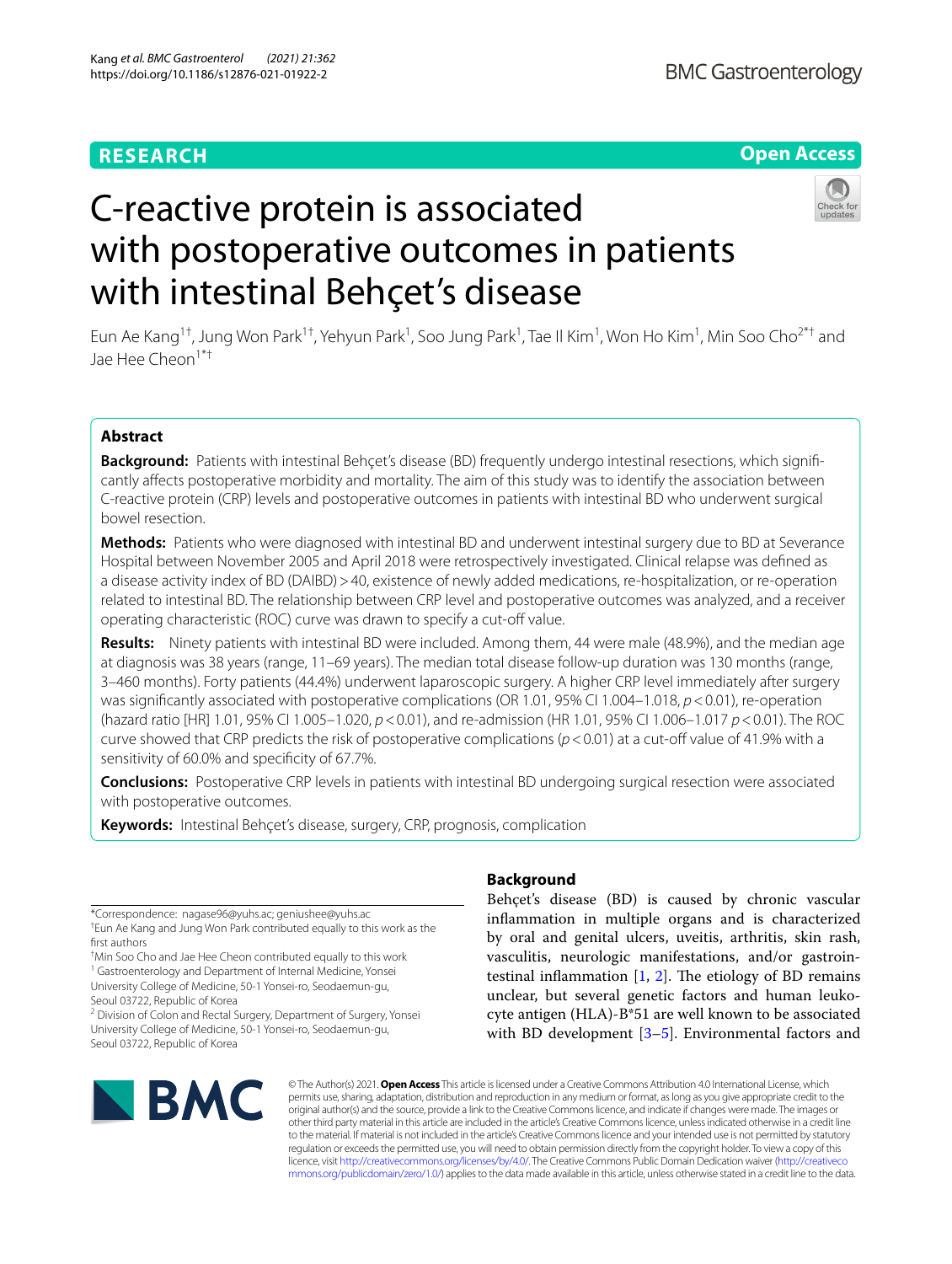immunological dysregulation also play a role in pathogenesis. BD is more prevalent in the Middle East and East Asia, including South Korea  $[6, 7]$  $[6, 7]$  $[6, 7]$  $[6, 7]$ . There is no single diagnostic test for BD; however, the following diagnostic criteria for BD are commonly used: presence of oral ulcers and any two out of genital ulcers, eye lesions, skin lesions, and positive pathergy test [\[8](#page-7-6)].

BD involvement in the gastrointestinal tract, so called "intestinal BD," is characterized by typical deep ulcerative lesions in the ileocecal valve area based on colonoscopy. Patients with intestinal BD may have signifcant gastrointestinal symptoms, such as abdominal pain, diarrhea, and gastrointestinal bleeding, but some patients are asymptomatic with a quiescent disease status. Intestinal BD is rare but is more prevalent in East Asia, including Korea and Japan, than in other regions [[9\]](#page-7-7). Intestinal BD may cause severe complications, such as perforation or massive gastrointestinal bleeding, requiring intestinal resection. Intestinal BD is signifcantly associated with morbidity and mortality in patients with BD.

Intestinal BD can reoccur after intestinal surgery with a chronic, relapsing disease course and may require antitumor necrosis factor (TNF) therapy or re-operation. Postoperative outcomes, including complications and relapse, are critical in the prognosis of BD [[10,](#page-7-8) [11](#page-7-9)]. Early detection of complications and their appropriate management can improve patient prognosis. Therefore, it is important to promptly assess the possibility of poor outcomes after surgery for intestinal BD. C-reactive protein (CRP) is a representative serological marker of infammation. However, there is still little research on whether postoperative CRP levels and the degree of CRP reduction are associated with postoperative prognosis, particularly in intestinal BD  $[12, 13]$  $[12, 13]$  $[12, 13]$  $[12, 13]$ . Herein, we aimed to identify the association between CRP levels and postoperative outcomes in patients with BD undergoing surgical bowel resection.

# **Methods**

# **Study population**

This study was a retrospective observational study that enrolled patients with intestinal BD who underwent intestinal surgery due to complications or refractoriness of intestinal BD in a single tertiary hospital between November 2005 and April 2018. Electronic medical records were retrospectively reviewed. Patients with intestinal BD who underwent surgery unrelated to intestinal BD were excluded. Clinical factors, including age at diagnosis, sex, prior abdominal surgical history, and history of perioperative medical treatment, were investigated. Disease duration, intestinal symptoms, and disease activity index of BD (DAIBD) prior to surgery were also evaluated. Laboratory fndings, such as CRP, albumin, and hemoglobin levels, within 5 days after surgery were also investigated.

# **Defnitions and subtypes of intestinal BD**

Intestinal BD was diagnosed if patients with systemic BD had ulcerations in the gastrointestinal tract, especially in the ileocecal area. Clinical symptoms, radiologic, endoscopic, and histologic fndings based on the diagnostic criteria for BD were used for diagnosis [[14](#page-7-12)[–16](#page-7-13)]. If patients had typical intestinal ulcers in the ileocecal area and was also diagnosed as having systemic BD, these cases were regarded as "defnite" intestinal BD. If patients had typical intestinal ulcers but only had oral ulcers or had atypical intestinal ulcers but was diagnosed as having systemic BD, it was defned as "probable" intestinal BD. If patients had only typical intestinal ulcers without systemic manifestations of BD or had atypical intestinal ulcers and oral ulcers only, we defned it as "suspected" intestinal BD [[16](#page-7-13)]. Typical lesions were defned as deep, oval-shaped, and welldemarcated ulcers less than fve in the ileocecal region [[16](#page-7-13), [17](#page-7-14)].

## **Outcomes**

Postoperative outcomes, including the presence of postoperative complications within one month and clinical relapse after intestinal surgery, were investigated. Postoperative complications included anastomotic leak, intra-abdominal abscess, fstula, wound infection, bleeding, perforation, other infections, and wound dehiscence. Clinical relapse was defned as an increase in DAIBD to >40, newly added medications due to aggravation of intestinal BD, re-admission due to symptomatic aggravations, or cases of re-operation related to intestinal BD [[18\]](#page-7-15). DAIBD consists of a general sense of well-being for a week (0 to 40, add 10 points as severity increases), presence of fever (if yes, add 10 points), abdominal mass (if yes, add 10 points), abdominal tenderness (if yes, add 10 or 20 points according to severity), extra-intestinal manifestations (add 5 points per item; oral ulcer, genital ulcer, eye lesion, skin lesion, arthralgia; add 15 points for vascular or central nervous system involvement), abdominal pain for one week (0 to 80, add 20 points according to severity), intestinal complications (add 10 points per item; fistula, perforation, abscess, or intestinal obstruction), and liquid stool in a week (add 10 points) [[19\]](#page-7-16).

Serum CRP levels (mg/L) were measured within fve days after surgery. Follow-up CRP levels before discharge were measured repeatedly. We investigated the hazard ratio (HR) of CRP levels for postoperative outcomes in patients with intestinal BD.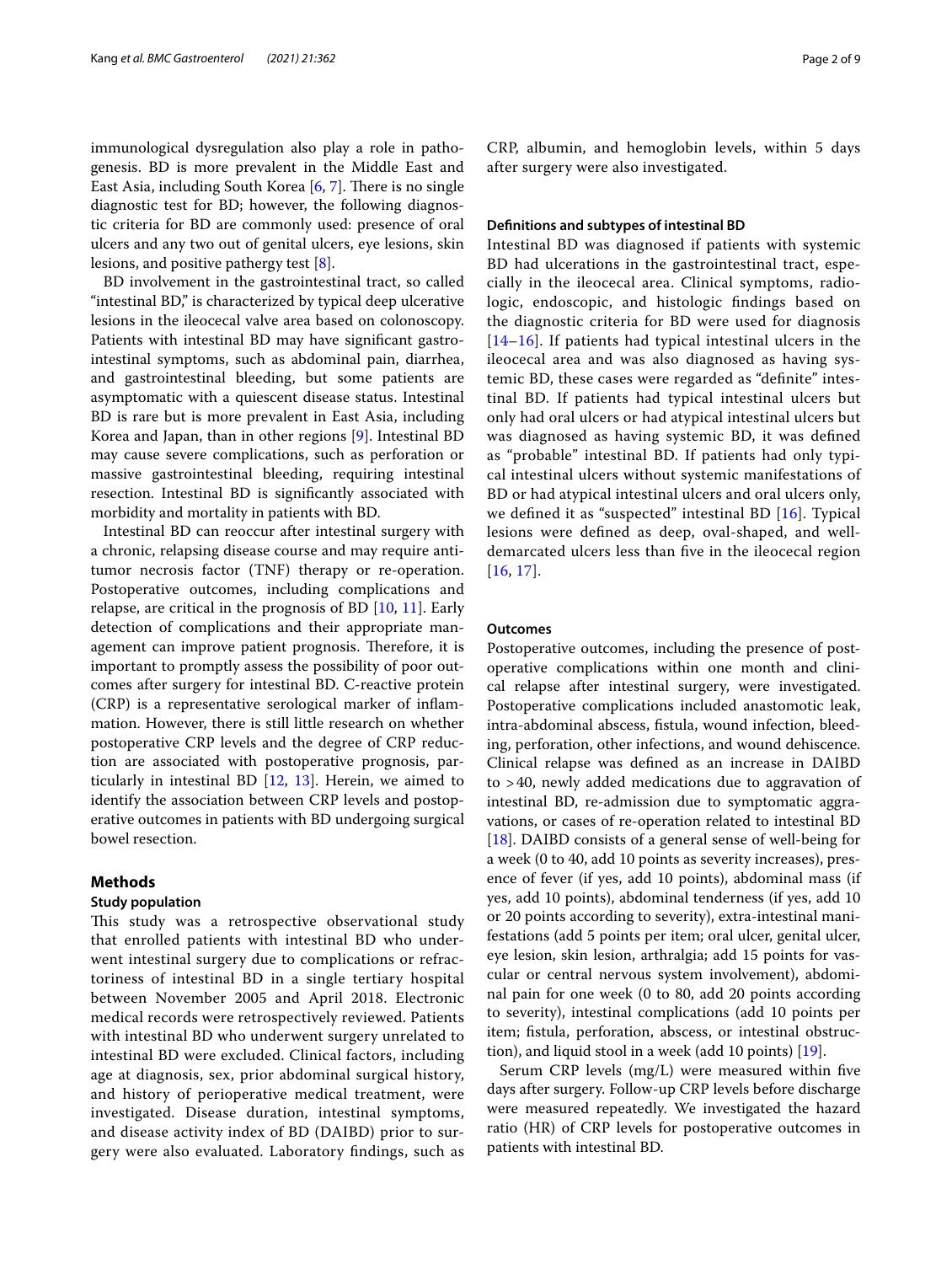# **Ethical considerations**

The need for informed consent was waived due to the retrospective nature of the observational study. The study protocol was approved by the institutional review board of Severance Hospital. Personal information data were anonymized. All authors had access to the data of this study and approved the fnal version of the manuscript (institutional review board number: 4-2021-0078).

#### **Statistical analysis**

Categorical variables were analyzed using the  $\chi^2$  test, and continuous variables were analyzed using Student's t-test. The relationship between CRP level and postoperative outcomes of intestinal BD was measured using logistic regression analysis. Other clinical factors were identifed by multivariate analysis using Cox proportional hazard regression model. Furthermore, an area under the receiver operating characteristic curve was drawn to evaluate the accuracy of the results and to specify a cutoff value. Statistical significance was set at  $p < 0.05$ . All statistical analyses were performed using SPSS software version 25.0 for Windows (SPSS Inc., Chicago, IL, USA).

# **Results**

# **Baseline characteristics of study population**

A total of 124 patients with intestinal BD were screened. Patients whose diagnosis was incorrectly recorded in medical records were excluded  $(n=28)$ , and patients whose diagnosis was changed to another inflammatory disease during follow-up were excluded  $(n=3)$ . Patients who underwent surgery for reasons other than BD were also excluded from the final analysis  $(n=3)$ . Finally, 90 patients with BD who underwent intestinal surgery were investigated (Fig. [1\)](#page-2-0). Forty-four (48.9%) had a median age of 38 years (range, 11–69 years). Median disease followup duration was 11.8 years (0.3–38.4 years). Detailed information on the use of perioperative medications, including 5-aminosalicylic acids (5-ASA), immunomodulators (azathioprine, 6-mercaptopurine, methotrexate), colchicine, corticosteroids, and anti-TNF agents, are shown in Table [1.](#page-3-0) A laparoscopic approach was performed in 40 patients (44.4%). Emergent surgery was performed in 13 cases, mainly due to peritonitis and perforation. The CRP level was measured at a median of 2  $(1-4)$  days after surgery. The number of patients and CRP levels on each day for which CRP was measured after surgery were shown in Additional file [1](#page-6-0): Table S1.

# **Postoperative complications and clinical relapse after intestinal surgery in patients with intestinal BD**

Postoperative complications within one month after surgery occurred in 25 patients (27.8%), and events occurred

<span id="page-2-0"></span>in a total of 32 patients (35.6%). Postoperative complications included anastomotic leak, abscess formation, fstula, wound infection, ileus, bleeding, perforation, and other infections. Clinical relapse occurred in 52 patients (57.8%), and the total number of events was 78 (Table [2](#page-4-0)). Surgical method, such as open surgery or laparoscopic surgery, did not affect the clinical relapse  $(p=0.42)$ , reoperation ( $p=0.23$ ), re-admission ( $p=0.96$ ), or postoperative complications  $(p=0.14)$  rates. Furthermore, whether surgery was emergent or elective also did not affect outcomes (clinical relapse,  $p=0.13$ ; postoperative complications,  $p=0.11$ ).

# **Risk factors for postoperative outcomes, including postoperative CRP levels**

Mean CRP levels between patients with or without postoperative complications difered signifcantly (99.44 mg/L vs. 41.95 mg/L,  $p=0.01$ ). Patients who were readmitted after surgery had higher CRP levels than those who were not (73.40 mg/L vs. 41.72 mg/L, *p*=0.03).

Risk factors for postoperative outcomes in patients with BD were analyzed using Cox proportional hazard regression analysis. The median time to relapse was 49 months (interquartile range, 13.3–115.3). A higher postoperative CRP level was an independent risk factor for postoperative complications and clinical relapse, including re-operation and re-admission (Table [3](#page-4-1)). The association between CRP levels and postoperative outcomes was statistically signifcant when adjusted for age, sex, and perioperative use of medications. A subgroup analysis that included only patients with CRP levels within 4 days after surgery showed similar results in terms of their association with postoperative outcomes; postoperative complications (HR 1.01 (1.002–1.016), *p*=0.02), readmission (HR 1.01 (1.001– 1.013), *p*=0.02), and reoperation (HR 1.01 (1.001– 1.017),  $p = 0.03$ ). Anti-TNF agents tended to lower

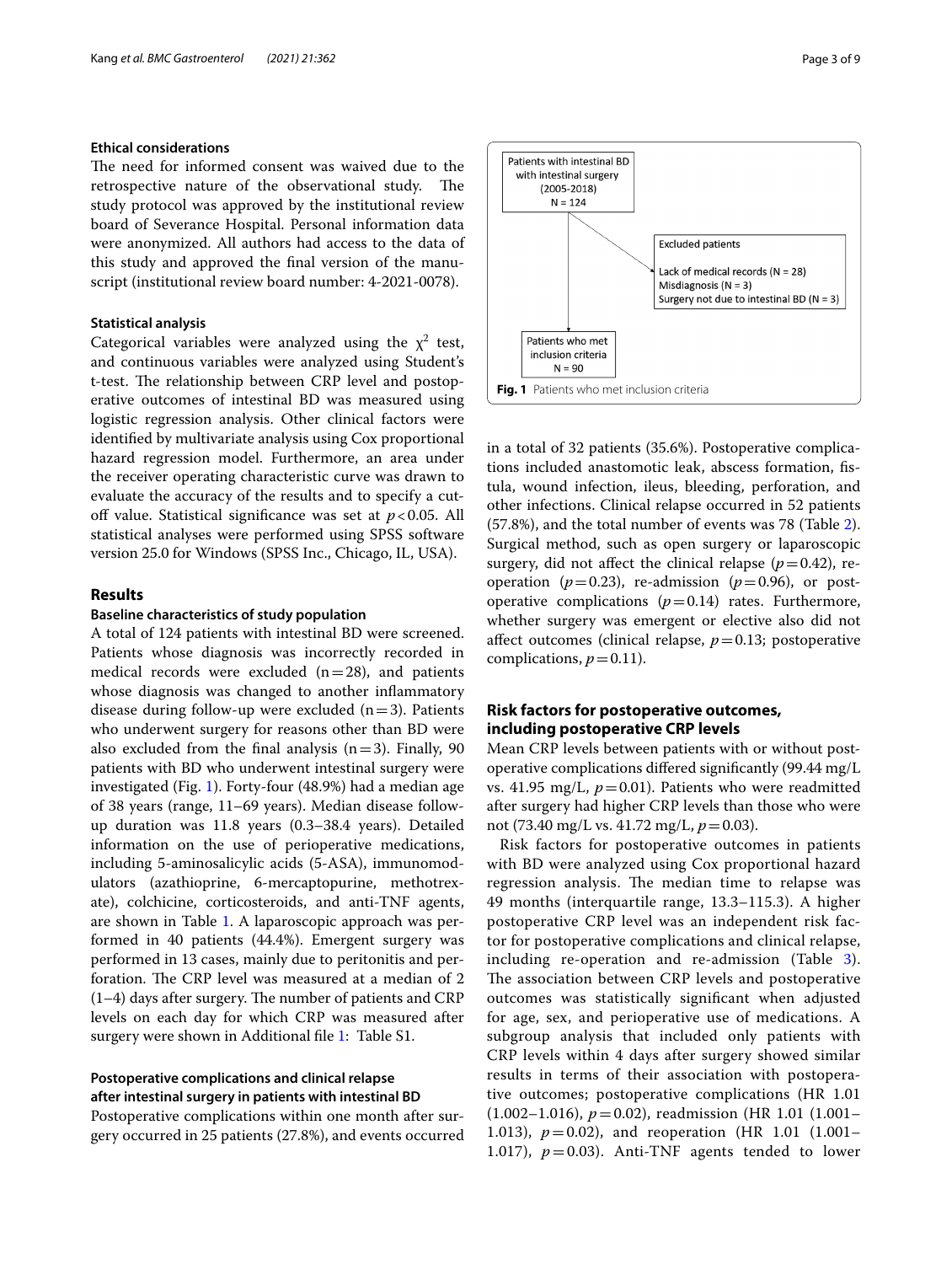<span id="page-3-0"></span>**Table 1** Baseline characteristics of study population

| <b>Patient characteristics</b>                                           | Patients ( $n = 90$ ) |
|--------------------------------------------------------------------------|-----------------------|
| Male (number, %)                                                         | 44 (48.9%)            |
| Age at diagnosis (median, range; years)                                  | $38(11-69)$           |
| Disease follow-up period (median, range; years)                          | $11.8(0.3 - 38.4)$    |
| Duration between diagnosis and surgery (median, range; months)           | $23(0-217)$           |
| Subtype of disease                                                       |                       |
| Definite                                                                 | 68 (75.6%)            |
| Probable                                                                 | $2(2.2\%)$            |
| Suspected                                                                | 20 (22.2%)            |
| Oral ulcers                                                              | 66 (73.3%)            |
| Genital ulcers                                                           | 31 (34.4%)            |
| Skin manifestations                                                      | 30 (33.3%)            |
| Typical intestinal ulcers                                                | 86 (95.6%)            |
| Fistula / abscess                                                        | 11 (12.2%)/4 (4.4%)   |
| Perioperative medical treatment (number; %)                              |                       |
| 5-aminosalicylic acids                                                   | 86 (95.6%)            |
| Immunomodulator                                                          | 53 (58.9%)            |
| Azathioprine                                                             | 43 (47.8%)            |
| 6-Mercaptopurine                                                         | $3(3.3\%)$            |
| Methotrexate                                                             | 7(7.8%)               |
| Colchicine                                                               | 45 (50.0%)            |
| Corticosteroids                                                          | 74 (82.2%)            |
| Anti-TNF antagonist                                                      | 12 (13.3%)            |
| Surgical technique (number; %)                                           |                       |
| Laparoscopy                                                              | 40 (44.4%)            |
| Open                                                                     | 50 (55.6%)            |
| Emergent surgery                                                         | 13 (14.4%)            |
| CRP (mg/L)                                                               | $57.0 \pm 71.2$       |
| Day of CRP measurement after surgery (median, interquartile range; days) | $2(1-4)$              |

*CRP* C-reactive protein, *n* number, *TNF* tumor necrosis factor

postoperative complications and relapses but were not statistically signifcant. Corticosteroid use was associated with postoperative complications (HR 4.36 (1.21– 15.68), *p*=0.02) and re-operation (HR 3.31 (1.15–9.56),  $p=0.03$ ). Typical volcanic intestinal ulcers and intestinal fstulas were related to clinical relapse, especially re-admission (Additional fle [1](#page-6-0): Table S2).

# Predictive power and cut-off value of CRP **for postoperative outcomes in intestinal BD**

We evaluated the predictive power of CRP levels for postoperative outcomes in patients with intestinal BD. As shown in Table [4](#page-4-2); Fig. [2,](#page-5-0) the area under the curve (AUC) of postoperative complications was 69.9%, and the sensitivity was  $60.0\%$ . The AUC of clinical relapse, including re-operation and re-admission, was 63.3%, and the sensitivity was 51.9%.

## **Discussion**

 BD is a systemic vasculitis that involves several organs, including the mouth, eyes, skin, nervous system, and gastrointestinal tract. Intestinal BD is an important subtype of BD that can cause serious morbidity and poor quality of life in patients with BD. Intestinal BD is characterized by chronic and recurrent infammation and deep ulcerative lesions of the gastrointestinal tract, especially in the terminal ileum and ileocecal valve [\[20](#page-7-17), [21\]](#page-7-18). Suspected intestinal BD was defned as having a typical intestinal ulcer with no systemic symptoms or an atypical intestinal ulcer with only oral ulcers. Many gastroenterologists consider intestinal BD when intestinal ulcers are typical, even if systemic symptoms are not completely satisfactory for systemic BD [\[22](#page-7-19)[–24](#page-7-20)]. Since we have focused on the postoperative outcome of intestinal BD rather than systemic BD, the probable and suspected cases of intestinal BD should also be included in the analysis. Intestinal BD, similar to other infammatory bowel diseases, such as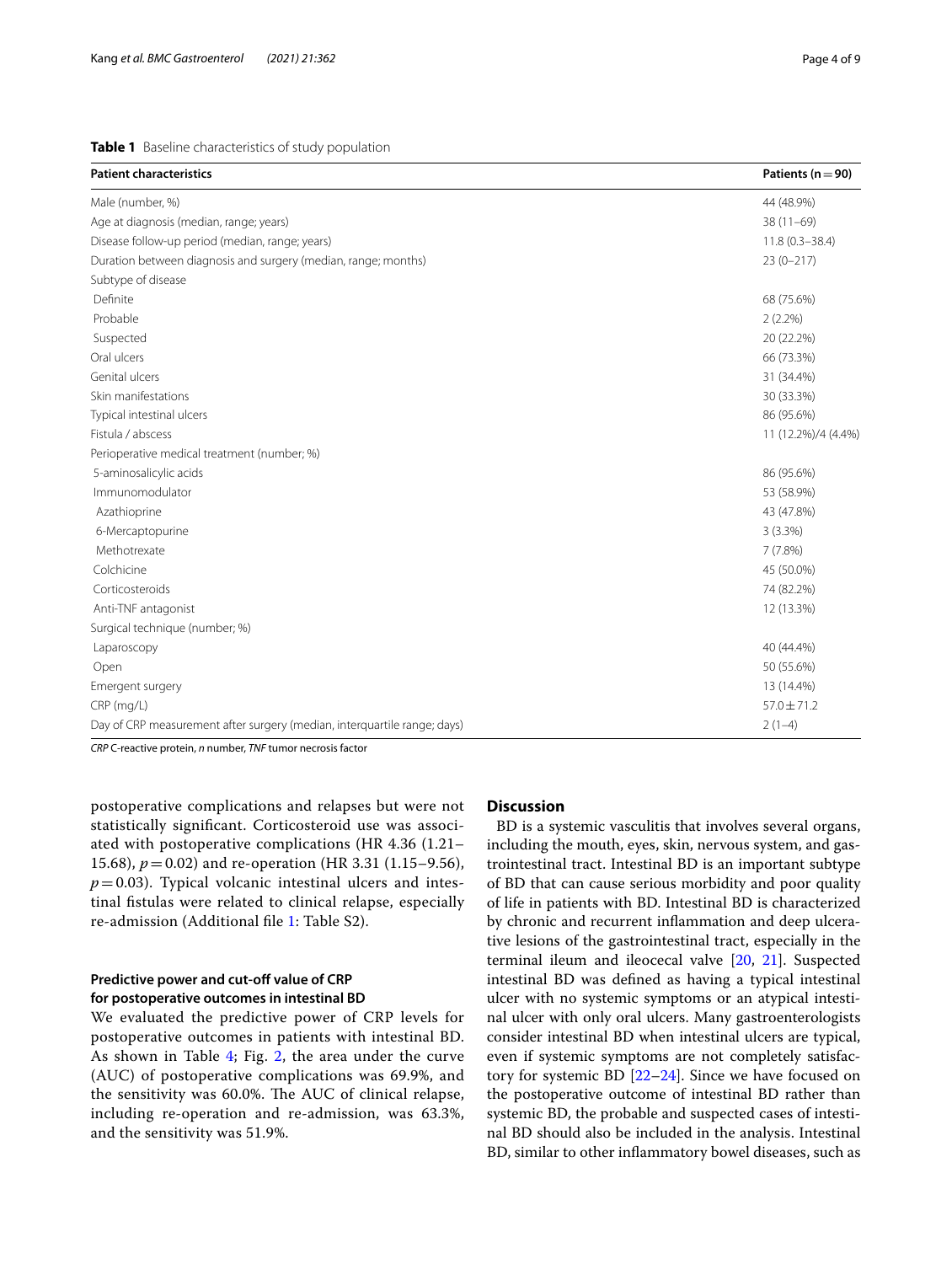<span id="page-4-0"></span>**Table 2** Postoperative complications and clinical relapse in patients with intestinal Behçet's disease after undergoing intestinal surgery

|                                                          | Number (%)    |
|----------------------------------------------------------|---------------|
| Postoperative complications                              |               |
| Total (events/patients, number)                          | 32/25 (27.8%) |
| Anastomosis leak                                         | $8(25.0\%)$   |
| Intra-abdominal abscess                                  | 6(18.8%)      |
| Fistula                                                  | 5(15.6%)      |
| Wound infection                                          | 5(15.6%)      |
| lleus                                                    | $2(6.2\%)$    |
| Bleeding                                                 | $3(9.4\%)$    |
| Perforation                                              | $2(6.2\%)$    |
| Other infection                                          | $1(3.1\%)$    |
| Wound dehiscence                                         | $0(0.0\%)$    |
| Clinical relapse                                         |               |
| Total (events/patients, number)                          | 76/52 (57.8%) |
| DAIBD > 40 or additional medications needed <sup>*</sup> | $5(6.6\%)$    |
| Re-operation                                             | 24 (31.6%)    |
| Re-admission                                             | 47 (61.8%)    |
|                                                          |               |

\*Cases in which disease activity is increased, only new drugs are added without surgery or hospitalization

*DAIBD* disease activity index of intestinal Behçet's disease

CD and ulcerative colitis, is usually treated with 5-ASA, corticosteroids, immunomodulators, and/or anti-TNF agents [[25–](#page-7-21)[27](#page-7-22)]. However, intestinal BD may reoccur or worsen due to refractoriness or loss of response to medications and may require surgical intervention [\[2](#page-7-1)]. Few studies have examined the surgical outcomes of intestinal BD; however, those studies that have been published showed that a large number of patients can experience recurrence after surgery and ultimately undergo stoma [[11\]](#page-7-9). Patients with intestinal BD may experience postoperative complications and recurrence more frequently than patients with other intestinal diseases, which necessitates the development of an appropriate predictor of postoperative prognosis. Early recurrence can occur within one month after surgery. Therefore, high-risk groups must be promptly identifed and appropriately treated.

The present study aimed to investigate the role of CRP as a predictive marker of postoperative complications and clinical relapse in intestinal BD. CRP levels can be elevated in patients with acute infammation or infection. The relationship between postoperative CRP levels immediately (within 5 days) after surgery and postoperative outcomes was analyzed. According to public insurance standards, CRP levels cannot be frequently measured in Korea within 3 to 4 days. Therefore, the criteria for postoperative CRP levels were defned within 5 days due to clinical limitations in verifying CRP levels. The CRP level was measured at a median of one postoperative days, which did not difer signifcantly between patients. Our data demonstrated that the elevation of postoperative CRP levels was associated with a poorer prognosis for postoperative complications and recurrence. The association between CRP levels and poor postoperative outcomes was also statistically signifcant when we included only patients with CRP levels within

<span id="page-4-1"></span>**Table 3** Association of postoperative C-reactive protein levels with postoperative complications and clinical relapse in patients with intestinal Behçet's disease

| Crude HR (95% CI)     | <i>p</i> -value | *Adjusted HR (95% CI) | <i>p</i> -value |
|-----------------------|-----------------|-----------------------|-----------------|
| $1.01(1.005 - 1.016)$ | < 0.01          | $1.01(1.004 - 1.018)$ | 0.01            |
| $1.01(1.006 - 1.013)$ | < 0.01          | $1.01(1.005 - 1.016)$ | < 0.01          |
| $1.01(1.006 - 1.018)$ | < 0.01          | $1.01(1.005 - 1.020)$ | < 0.01          |
| 1.01 (1.006-1.015)    | < 0.01          | $1.01(1.006 - 1.017)$ | < 0.01          |
|                       |                 |                       |                 |

\*Adjustment for age at diagnosis, sex, perioperative medication use including anti-TNF agents, immunomodulators, and corticosteroids

*CI* confdence interval, *HR* hazard ratio

<span id="page-4-2"></span>

|  |  |  |  |  | <b>Table 4</b> Area under the curve for postoperative complications and clinical relapse |
|--|--|--|--|--|------------------------------------------------------------------------------------------|
|--|--|--|--|--|------------------------------------------------------------------------------------------|

| <b>AUC (%)</b>                   | <i>p</i> -value | Threshold (mg/L) | Sensitivity (%) | Specificity (%) |  |
|----------------------------------|-----------------|------------------|-----------------|-----------------|--|
| Postoperative complications 69.9 | 0.004           | 41.9             | 60.0            | 67.7            |  |
| 63.3                             | 0.036           | 28.6             | 51.9            | 60.0            |  |
| 60.6                             | 0.067           | 28.2             | 44.4            | 50.0            |  |
| 61.4                             | 0.067           | 41.9             | 50.0            | 70.7            |  |
|                                  |                 |                  |                 |                 |  |

*AUC* area under the curve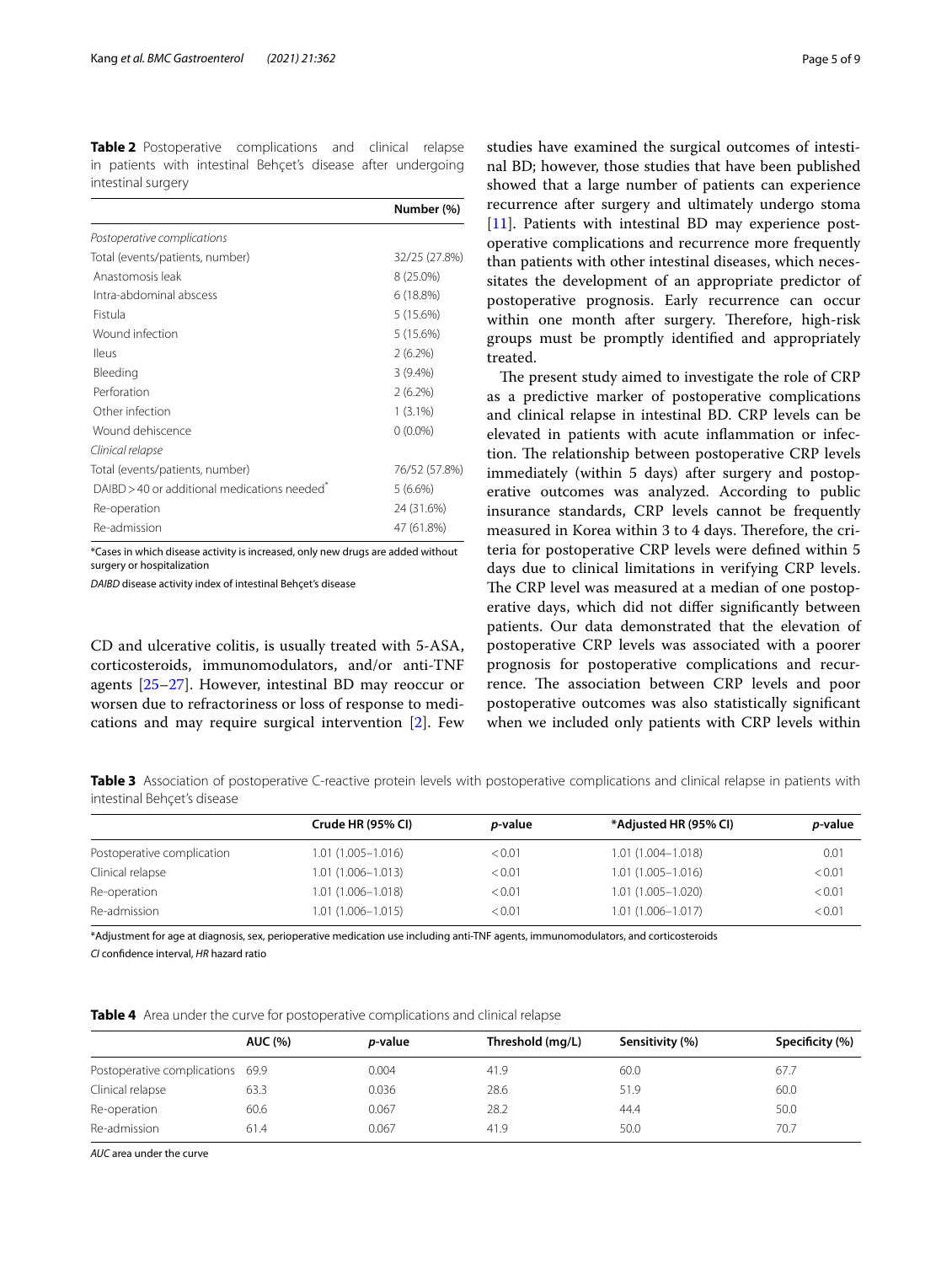

<span id="page-5-0"></span>4 days after surgery. However, since CRP levels were low on day 5 after surgery, it is recommended to measure CRP levels early to predict the prognosis after surgery. Emergency surgery and the use of drugs, such as anti-TNF agents, did not afect these results and confrmed that CRP is an independent prognostic factor for postoperative outcomes in intestinal BD. According to Additional fle [1:](#page-6-0) Tables S2, corticosteroid use was associated with postoperative complications and re-operation. Typical volcanic intestinal ulcers and intestinal fstulas were related to clinical relapse, especially re-admission. Typical bowel lesions or fstulas were inversely correlated with clinical recurrence. This indicated that typical lesions can certainly be treated with surgery.

According to a Japanese study on BD, a large number of BD patients experience surgery and recurrence within 2 years, and the cumulative recurrence rate reaches 30–75%. In Korea, the cumulative recurrence rate within 2 years and 5 years after surgery is 12.5% and 22.2–31%, respectively  $[12]$ . These findings support our findings. In addition, long-term comparisons of patients with intestinal BD who had surgery or not have shown that patients with ileal and ocular lesions had a higher surgical emergency and experienced frequent relapses after surgery  $[10]$  $[10]$ .

Long-term clinical outcomes and prognostic factors after intestinal surgery have been studied  $[28, 29]$  $[28, 29]$  $[28, 29]$  $[28, 29]$ . The presence of deep ulcers, fstula, abscess, leakage of the anastomosis site, and postoperative use of corticosteroids have been suggested to be risk factors [[10](#page-7-8), [30,](#page-7-25) [31](#page-7-26)]. CRP levels over 4.4 mg/dL were a risk factor for relapse [\[12](#page-7-10)]. Mucosal healing can reduce the risk of surgery and recurrence of intestinal BD [\[32](#page-7-27)]. A previous study showed that early preemptive surgery had a better prognosis than surgery due to disease aggravation or complications [\[33](#page-7-28)]. The postoperative use of azathioprine can reduce clinical relapse [\[34](#page-7-29)]. Anti-TNF agents can also improve the clinical course of intestinal BD compared with the use of corticosteroids [\[25](#page-7-21), [35\]](#page-7-30). Furthermore, emergent surgery and elevation of postoperative erythrocyte sedimentation rate were prognostic factors for re-operation within 6 months in intestinal BD  $[36]$  $[36]$ . However, there are no studies on the predictors of early recurrence or complications after surgery for intestinal BD. To date, there is little evidence of clear factors or biomarkers for predicting postoperative prognosis in intestinal BD. To the best of our knowledge, this is the frst study to investigate the role of CRP in postoperative complications and recurrence in intestinal BD.

 Several studies have analyzed predictors of recurrence and postoperative complications in CD. A prospective cohort study reported that male sex, cigarette smoking, and history of intestinal resection were risk factors for recurrence of CD [[37\]](#page-7-32). Disease behavior, such as penetrating or structuring type, is a wellestablished risk factor for postoperative recurrence [[38](#page-7-33)[–40](#page-8-0)]. Perianal disease is also accepted as a risk factor for recurrence and poor prognosis [\[41](#page-8-1)]. Interestingly, a higher CRP level was shown to be a risk factor for poor prognosis of CD  $[42-44]$  $[42-44]$  $[42-44]$ , and CRP level was reported to be associated with early postoperative surgical outcomes, which is consistent with our fndings [[45](#page-8-4)]. However, surgical predictors such as the type of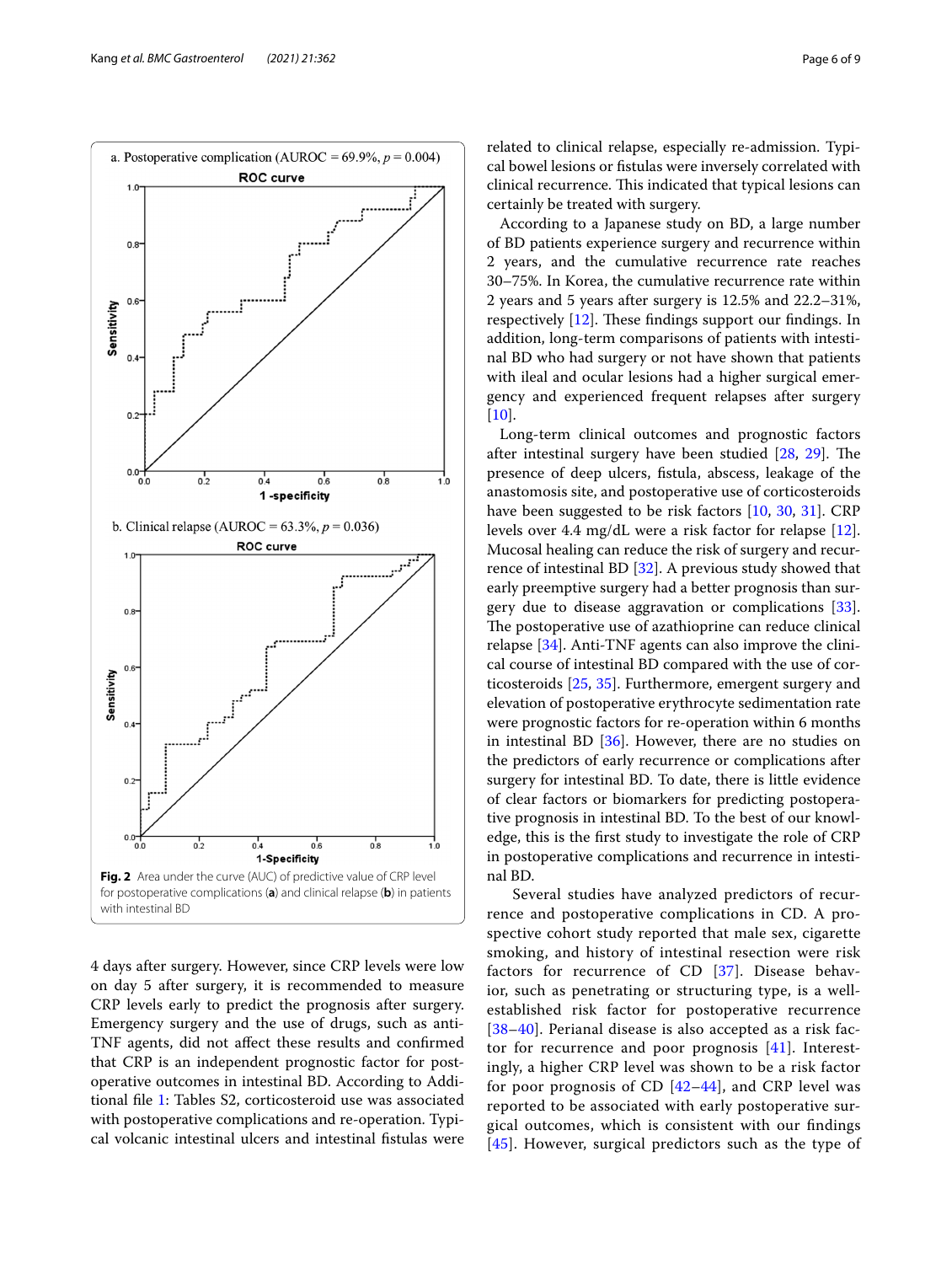anastomosis, surgical methods, and histological fndings of surgical margins were not associated with postoperative outcomes. Intestinal resection for CD or intestinal BD is not curative because of the chronic and relapsing disease course of the disease. Therefore, postoperative complications and recurrence should be carefully monitored to improve the prognosis.

Emergent surgery is expected to have a higher risk, but there was no signifcant efect due to the small number of patients in this study. However, elective preemptive surgery may be more helpful in reducing postoperative complications than emergency surgery, and patients with elevated CRP levels after surgery should be carefully monitored for the occurrence of complications and relapse. Since CRP is an easily measurable marker, it has high clinical utility. However, several clinical situations need to be considered. In particular, since the predictability of long-term clinical recurrence is low, an individualized follow-up plan should be determined considering several known prognostic factors.

This study has several limitations. The predictive power and sensitivity of postoperative CRP levels were not high, probably because of the small sample size. CRP may be associated with other systemic infections or residual inflammation after surgery. Therefore, there is a continuing need for research on specifc markers to predict the postoperative outcome of intestinal BD. Selection bias may exist because of the retrospective nature of the study. However, CRP may be a candidate predictive marker when referring to several previous studies and considering the high likelihood of recurrence and re-operation after the frst surgery for intestinal BD. The usefulness of CRP as a surrogate marker has been reported in previous studies [[46\]](#page-8-5). Our results appear to be meaningful, since we adjusted for emergency surgery and perioperative medications. Postoperative CRP levels were defned within 5 days as there were no previous studies that discussed the best time to measure postoperative CRP to predict postoperative outcomes. CRP levels on day 5 were relatively low compared with those on days 1–4. However, similar results and statistical signifcance were obtained when patients were included within 5 and 4 days. Therefore, we included all patients with CRP levels within 5 days, and future studies are needed to fnd a meaningfully optimal time for postoperative CRP measurement. Since this was a retrospective study, we have limited data on fecal calprotectin. Fecal calprotectin can be a surrogate marker of remission in patients with intestinal BD [[47\]](#page-8-6). Future prospective studies are needed to confrm the usefulness of CRP in predicting postoperative outcomes.

# **Conclusions**

Despite these limitations, this is the frst study to focus on postoperative CRP levels, short-term postoperative complications, and clinical relapse. A few studies have reported the role of CRP at diagnosis in determining long-term clinical outcomes and prognosis. Postoperative CRP levels in intestinal BD patients undergoing intestinal surgery are also correlated with early postoperative outcomes. Regardless of whether it was an emergency surgery or what medications were used before surgery, physicians should measure CRP levels after surgery, select the appropriate medications, and perform a careful follow-up taking into account the risk of complications and recurrence. CRP is relatively inexpensive and easily measured in the clinical settings. It is meaningful to consider more complications and risk of early recurrence in patients with high postoperative CRP through this study. If a patient's CRP is high after surgery, it can be more carefully monitored and prepared for rapid action.

#### **Abbreviations**

ASA: aminosalicylic acids; AUC: area under the curve; BD: Behçet's disease; CD: Crohn's disease; CRP: C-reactive protein; DAIBD: disease activity index of BD; HR: hazard ratio; HLA: human leukocyte antigen; TNF: tumor necrosis factor.

#### **Supplementary Information**

The online version contains supplementary material available at [https://doi.](https://doi.org/10.1186/s12876-021-01922-2) [org/10.1186/s12876-021-01922-2](https://doi.org/10.1186/s12876-021-01922-2).

<span id="page-6-0"></span>**Additional fle 1**. **Table S1**. Number of patients and C-reactive protein levels on each day after surgery. **Table S2**. Clinical risk factors and postoperative outcomes in patients with intestinal Behçet's disease

#### **Acknowledgements**

We are grateful to Professor Chung Mo Nam, Department of Preventive Medicine and Public Health, Yonsei University College of Medicine, for supporting statistical analysis.

#### **Authors' contributions**

EK researched the data, wrote and edited the manuscript. JP collected and analyzed the data. YP, SP, TK, WK performed the statistical analysis. MC and JC designed the study and supervised the article. All authors read and approved the fnal manuscript.

#### **Funding**

No funding was received for this study.

#### **Availability of data and materials**

The raw data of the current study are not publicly available due to the protection of participants' personal information but are available from the corresponding author on reasonable request.

## **Declarations**

#### **Ethics approval and consent to participate**

This study was approved by the institutional review board (IRB) of Yonsei University Health System, Severance Hospital, Seoul, Republic of Korea (IRB number: 4-2021-0078). This study was conducted in accordance with the ethical rules for human experimentation that stated in the Declaration of Helsinki. The IRB of the Yonsei University Health System, Severance Hospital waived the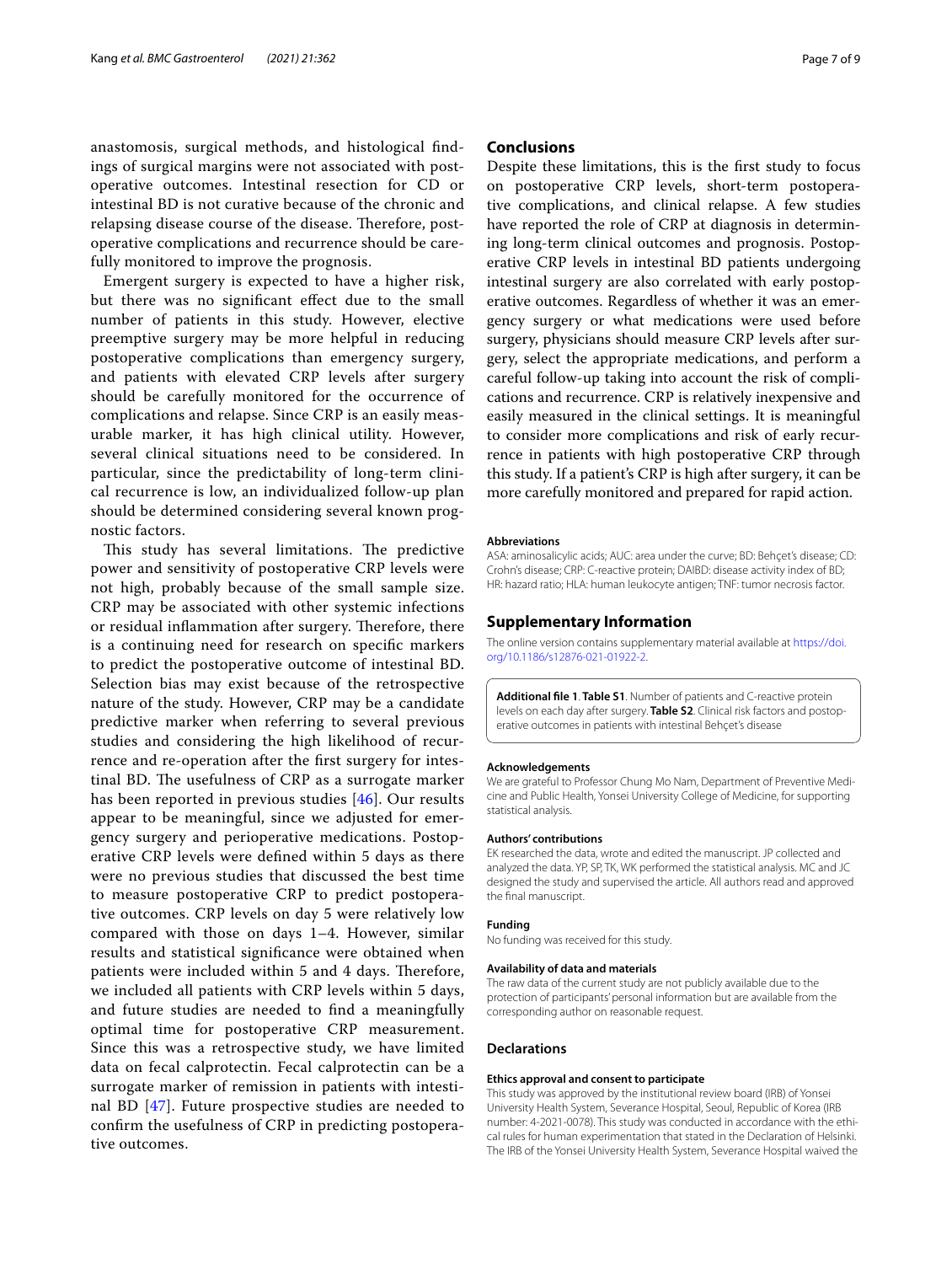need of informed consent due to the nature of retrospective observational study.

### **Consent for publication**

Not applicable.

#### **Competing interests**

The authors declare no competing fnancial interests regarding this paper.

Received: 29 March 2021 Accepted: 9 September 2021 Published online: 07 October 2021

#### **References**

- <span id="page-7-0"></span>1. Sakane T, Takeno M, Suzuki N, Inaba G. Behçet's disease. N Engl J Med. 1999;341(17):1284–91.
- <span id="page-7-1"></span>2. Park YE, Cheon JH. Updated treatment strategies for intestinal Behçet's disease. Korean J Intern Med. 2018;33(1):1–19.
- <span id="page-7-2"></span>3. Petrushkin H, Norman PJ, Lougee E, Parham P, Wallace GR, Stanford MR, Fortune F. KIR3DL1/S1 allotypes contribute diferentially to the development of Behçet disease. J Immunol. 2019;203(6):1629–35.
- Verity D, Marr J, Ohno S, Wallace G, Stanford M. Behçet's disease, the Silk Road and HLA-B51: historical and geographical perspectives. Tissue antigens. 1999;54(3):213–20.
- <span id="page-7-3"></span>5. Remmers EF, Cosan F, Kirino Y, Ombrello MJ, Abaci N, Satorius C, Le JM, Yang B, Korman BD, Cakiris A. Genome-wide association study identifes variants in the MHC class I, IL10, and IL23R-IL12RB2 regions associated with Behcet's disease. Nat Genet. 2010;42(8):698–702.
- <span id="page-7-4"></span>6. Yurdakul S, Tüzüner N, Yurdakul I, Hamuryudan V, Yazici H. Gastrointestinal involvement in Behçet's syndrome: a controlled study. Ann Rheum Dis. 1996;55(3):208–10.
- <span id="page-7-5"></span>7. Cho SB, Cho S, Bang D. New insights in the clinical understanding of Behçet's disease. Yonsei Med J. 2012;53(1):35–42.
- <span id="page-7-6"></span>8. Criteria for diagnosis of Behçet's disease. International Study Group for Behçet's Disease. Lancet. 1990;335(8697):1078–80.
- <span id="page-7-7"></span>9. Shimizu T, Ehrlich GE, Inaba G, Hayashi K: Behçet disease (Behçet syndrome). In: *Seminars in arthritis and rheumatism: 1979*: Elsevier; 1979: 223–260.
- <span id="page-7-8"></span>10. Naganuma M, Iwao Y, Inoue N, Hisamatsu T, Imaeda H, Ishii H, Kanai T, Watanabe M, Hibi T. Analysis of clinical course and long-term prognosis of surgical and nonsurgical patients with intestinal Behçet's disease. Am J Gastroenterol. 2000;95(10):2848–51.
- <span id="page-7-9"></span>11. Baek SJ, Kim CW, Cho MS, Jang HA, Baik SH, Hur H, Min BS, Kim NK. Surgical treatment and outcomes in patients with intestinal Behçet disease: long-term experience of a single large-volume center. Dis Colon Rectum. 2015;58(6):575–81.
- <span id="page-7-10"></span>12. Jung YS, Yoon JY, Lee JH, Jeon SM, Hong SP, Kim TI, Kim WH, Cheon JH. Prognostic factors and long-term clinical outcomes for surgical patients with intestinal Behcet's disease. Infamm Bowel Dis. 2011;17(7):1594–602.
- <span id="page-7-11"></span>13. Park JW, Park Y, Park SJ, Kim TI, Kim WH, Cheon JH. Development of a novel endoscopic scoring system to predict relapse after surgery in intestinal Behçet's disease. Gut Liver. 2018;12(6):674–81.
- <span id="page-7-12"></span>14. Cheon JH, Kim WH. An update on the diagnosis, treatment, and prognosis of intestinal Behcet's disease. Curr Opin Rheumatol. 2015;27(1):24–31.
- 15. Lee HJ, Cheon JH. Optimal diagnosis and disease activity monitoring of intestinal Behçet's disease. Intest Res. 2017;15(3):311–7.
- <span id="page-7-13"></span>16. Cheon JH, Kim ES, Shin SJ, Kim TI, Lee KM, Kim SW, Kim JS, Kim YS, Choi CH, Ye BD, et al. Development and validation of novel diagnostic criteria for intestinal Behçet's disease in Korean patients with ileocolonic ulcers. Am J Gastroenterol. 2009;104(10):2492–9.
- <span id="page-7-14"></span>17. Bayraktar Y, Ozaslan E, Van Thiel DH. Gastrointestinal manifestations of Behcet's disease. J Clin Gastroenterol. 2000;30(2):144–54.
- <span id="page-7-15"></span>18. Jung YS, Cheon JH, Park SJ, Hong SP, Kim TI, Kim WH. Clinical course of intestinal Behcet's disease during the frst fve years. Dig Dis Sci. 2013;58(2):496–503.
- <span id="page-7-16"></span>19. Cheon JH, Han DS, Park JY, Ye BD, Jung SA, Park YS, Kim YS, Kim JS, Nam CM, Kim YN, et al. Development, validation, and responsiveness of a novel disease activity index for intestinal Behçet's disease. Infamm Bowel Dis. 2011;17(2):605–13.
- <span id="page-7-17"></span>20. Köklü S, Yüksel O, Onur I, Unverdi S, Biyikoğlu I, Akbal E, Sengül D, Unverdi H, Ekşioğlu M. Ileocolonic involvement in Behçet's disease: endoscopic and histological evaluation. Digestion. 2010;81(4):214–7.
- <span id="page-7-18"></span>21. Lee CR, Kim WH, Cho YS, Kim MH, Kim JH, Park IS, Bang D. Colonoscopic fndings in intestinal Behçet's disease. Infamm Bowel Dis. 2001;7(3):243–9.
- <span id="page-7-19"></span>22. Watanabe K, Tanida S, Inoue N, Kunisaki R, Kobayashi K, Nagahori M, Arai K, Uchino M, Koganei K, Kobayashi T, et al. Evidence-based diagnosis and clinical practice guidelines for intestinal Behçet's disease 2020 edited by Intractable Diseases, the Health and Labour Sciences Research Grants. J Gastroenterol. 2020;55(7):679–700.
- 23. Sugimura N, Mizoshita T, Sugiyama T, Togawa S, Miyaki T, Suzuki T, Tanida S, Kataoka H, Sasaki M. Real-world efficacy of adalimumab and infiximab for refractory intestinal Behçet's disease. Dig Liver Dis. 2019;51(7):967–71.
- <span id="page-7-20"></span>24. Kim JM, Kang JG, Kim S, Cheon JH. Deep-learning system for real-time diferentiation between Crohn's disease, intestinal Behçet's disease, and intestinal tuberculosis. J Gastroenterol Hepatol. 2021;36(8):2141-8.
- <span id="page-7-21"></span>25. Park J, Cheon JH. Anti-tumor necrosis factor therapy in intestinal Behçet's disease. Gut Liver. 2018;12(6):623–32.
- 26. Kinoshita H, Nishioka H, Ikeda A, Ikoma K, Sameshima Y, Ohi H, Tatsuno M, Kouyama J, Kawamoto C, Mitsui T, et al. Remission induction, maintenance, and endoscopic outcome with oral 5-aminosalicylic acid in intestinal Behçet's disease. J Gastroenterol Hepatol. 2019;34(11):1929–39.
- <span id="page-7-22"></span>27. Suzuki Y, Hagiwara T, Kobayashi M, Morita K, Shimamoto T, Hibi T. Long-term safety and efectiveness of adalimumab in 462 patients with intestinal Behçet's disease: results from a large real-world observational study. Intest Res. 2020.
- <span id="page-7-23"></span>28. Jung YS, Hong SP, Kim TI, Kim WH, Cheon JH. Long-term clinical outcomes and factors predictive of relapse after 5-aminosalicylate or sulfasalazine therapy in patients with intestinal Behcet disease. J Clin Gastroenterol. 2012;46(5):e38-45.
- <span id="page-7-24"></span>29. Chung MJ, Cheon JH, Kim SU, Park JJ, Kim TI, Kim NK, Kim WH. Response rates to medical treatments and long-term clinical outcomes of nonsurgical patients with intestinal Behçet disease. J Clin Gastroenterol. 2010;44(6):e116-122.
- <span id="page-7-25"></span>30. Choi IJ, Kim JS, Cha SD, Jung HC, Park JG, Song IS, Kim CY. Long-term clinical course and prognostic factors in intestinal Behçet's disease. Dis Colon Rectum. 2000;43(5):692–700.
- <span id="page-7-26"></span>31. Kasahara Y, Tanaka S, Nishino M, Umemura H, Shiraha S, Kuyama T. Intestinal involvement in Behçet's disease: review of 136 surgical cases in the Japanese literature. Dis Colon Rectum. 1981;24(2):103–6.
- <span id="page-7-27"></span>32. Gong L, Zhang YL, Sun LX, Chen GR, Wu D. Mucosal healing in intestinal Behçet's disease: a systematic review and meta-analysis. J Dig Dis. 2021;22(2):83-90.
- <span id="page-7-28"></span>33. Jung YS, Hong SP, Kim TI, Kim WH, Cheon JH. Early versus late surgery in patients with intestinal Behçet disease. Dis Colon Rectum. 2012;55(1):65–71.
- <span id="page-7-29"></span>34. Hatemi I, Esatoglu SN, Hatemi G, Erzin Y, Yazici H, Celik AF. Characteristics, treatment, and long-term outcome of gastrointestinal involvement in Behcet's syndrome: a strobe-compliant observational study from a dedicated multidisciplinary center. Medicine (Baltimore). 2016;95(16):e3348.
- <span id="page-7-30"></span>35. Miyagawa I, Nakano K, Iwata S, Nakayamada S, Saito K, Hanami K, Fukuyo S, Kubo S, Kawabe A, Miyazaki Y, et al. Comparative study of corticosteroid monotherapy, and TNF inhibitors with or without corticosteroid in patients with refractory entero-Behcet's disease. Arthritis Res Ther. 2019;21(1):151.
- <span id="page-7-31"></span>36. Park YE, Cheon JH, Park J, Lee JH, Lee HJ, Park SJ, Kim TI, Kim WH. The outcomes and risk factors of early reoperation after initial intestinal resective surgery in patients with intestinal Behçet's disease. Int J Colorectal Dis. 2017;32(4):591–4.
- <span id="page-7-32"></span>37. Auzolle C, Nancey S, Tran-Minh ML, Buisson A, Pariente B, Stefanescu C, Fumery M, Marteau P, Treton X, Hammoudi N, et al. Male gender, active smoking and previous intestinal resection are risk factors for post-operative endoscopic recurrence in Crohn's disease: results from a prospective cohort study. Aliment Pharmacol Ther. 2018;48(9):924–32.
- <span id="page-7-33"></span>38. Sachar DB, Lemmer E, Ibrahim C, Edden Y, Ullman T, Ciardulo J, Roth E, Greenstein AJ, Bauer JJ. Recurrence patterns after frst resection for stricturing or penetrating Crohn's disease. Infamm Bowel Dis. 2009;15(7):1071–5.